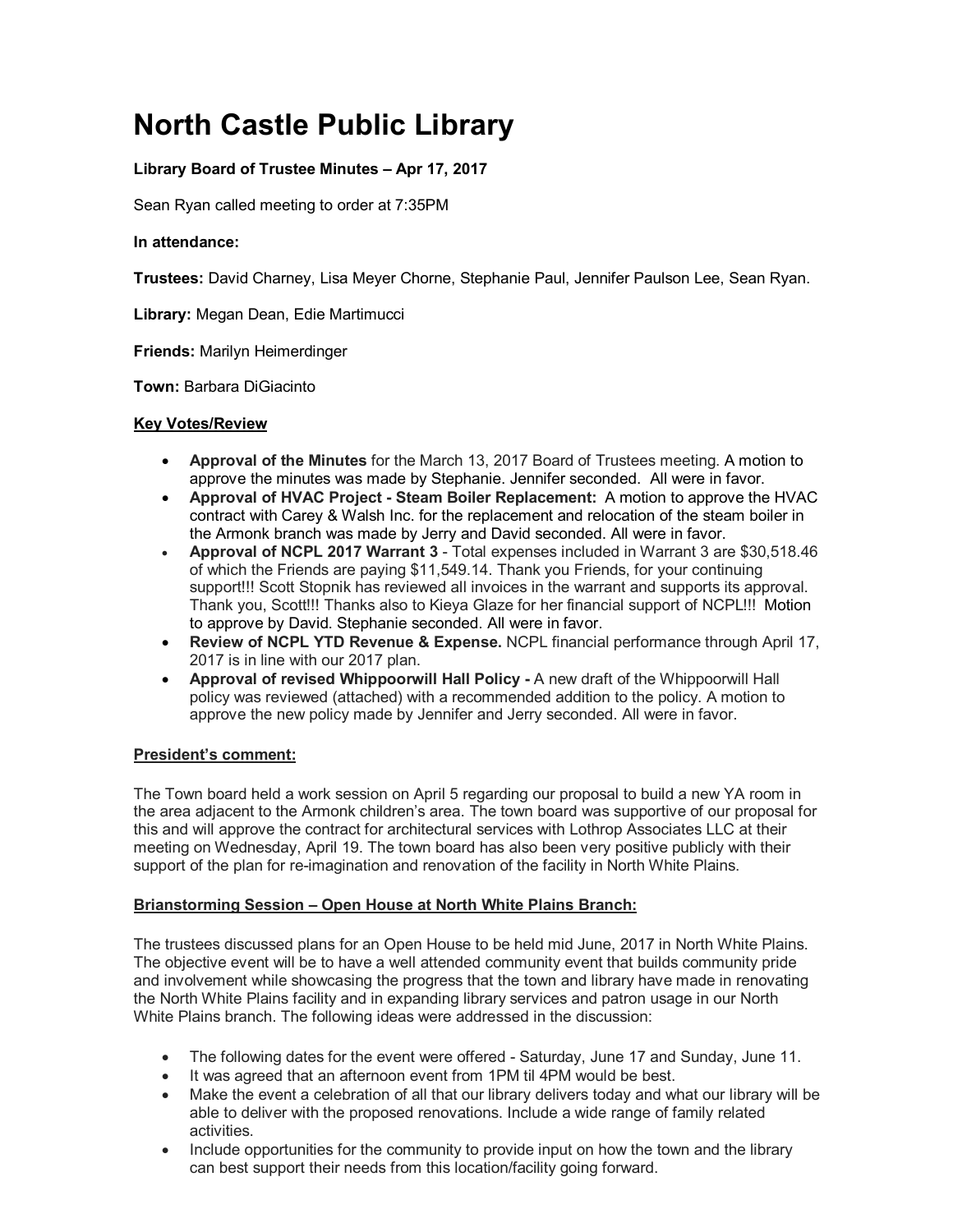- Need support of volunteers trustees, Friends, other town organizations, local businesses.
- Include all other town organizations who are/will be involved at this location to the extent they are willing to be involved. Examples include the Friends of the North Castle Public Library, Inc., the Recreation Department, other town organizations – police and fire, etc.
- $\bullet$  Invite town leadership/management and local politicians who have helped us to date  $-i.e.$ Assemblyman Buchwald, Senator Latimer.
- Include activities for all age groups.
- Types of activities that were discussed included: demonstrations of the technologies we already use and, where possible, future technologies (consider using Digital Arts Experience), musical program to highlight the types of activities that we do in our library programs, etc.
- Consider including local businesses to support event.
- It was suggested that the facility be cleaned up as much as possible including power washing the exterior, seeding or landscaping the area outside the deck, paving the path that leads to the shed behind the building, etc.

The meeting was adjourned at 8:55PM. Our next meeting will be on May 8, 2017.

Respectfully submitted by,

Jennifer Paulson Lee **Secretary**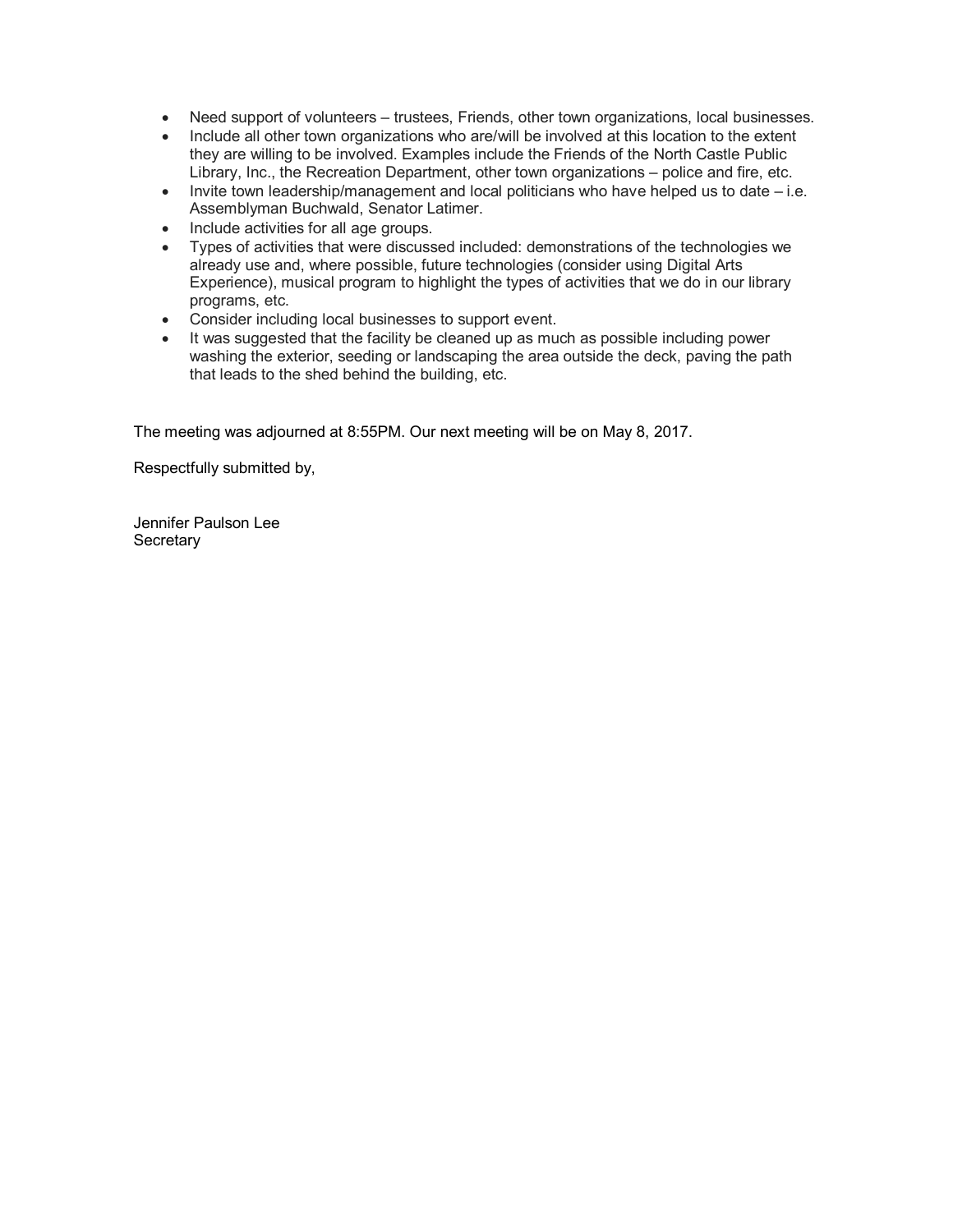

# **North Castle Public Library Policy on the Use of Whippoorwill Hall**

This policy governs the public use of meeting areas identified as the Community Meeting Space (stage area) and Whippoorwill Hall Auditorium in the North Castle Public Library. This policy is consistent with the applicable sections of New York State Education Law and is in accordance with the principles of Article VI of the Library Bill of Rights.

As an institution which is committed to serving the diverse cultural needs and interests of the North Castle residents by serving as a community resource center for cultural, educational and recreational needs, the Library welcomes the use of its facilities by organizations for such activities that will enhance the use of the Library. The facilities are available to any group whose headquarters are located within the Town of North Castle and whose membership is comprised primarily of North Castle residents. All meetings must be open to the public. Non-resident groups may also apply for use of the facilities for like purposes.

Permission to use these facilities is not an endorsement by the Library of the goals or activities of the organization to which permission is granted. As a limited public forum the Library facilities will allow discussions and presentations of an informational nature provided they are non-partisan and do not limit the presentation of divergent viewpoints. The Library reserves the right to prohibit programs which would substantially disrupt the Library's normal operations, if it may involve the use of hazardous materials, is excessively noisy or is not in the interest of the community patrons which the Library serves.

All organizations, both profit and non-profit, are subject to either resident or non- resident fees which serve only to meet the costs incurred by the Library. The Library reserves the right to charge fees on a program by program basis, with scholarships available on application to the Whippoorwill Hall Committee and at the discretion of the Board of Trustees.

#### **Limitations**

- 1. The Library may not be used for any commercial purposes or fund-raising events, with the exception of activities conducted by the Friends of the North Castle Public Library, Inc. or other organizations whose proposed activities are (a) consistent with the library's mission and (b) benefits the residents of the Town of North Castle. Applications to use the library must be submitted to the library director for review and approval. If an application is denied the applicant may appeal to the Library Board of Trustees.
- 2. The Library may not be used for soliciting membership or contributions for any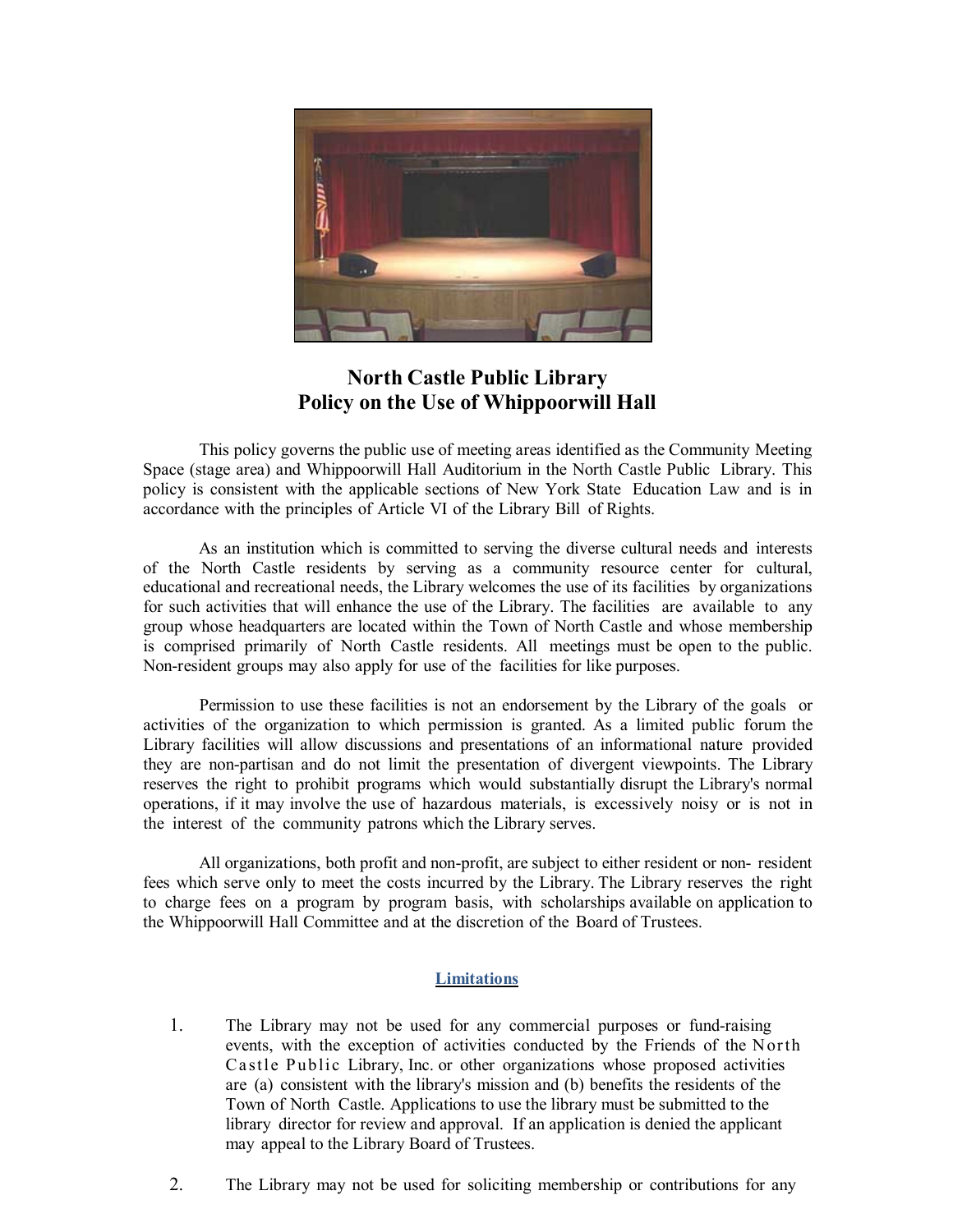individual or group other than the Friends of the North Castle Public Library, Inc. or other organizations whose proposed activities are (a) consistent with the library's mission and (b) benefits the residents of the Town of North Castle. Applications to use the library must be submitted to the library director for review and approval. If an application is denied the applicant may appeal to the Library Board of Trustees.

- 3. The Library shall not be liable for any injury sustained by any member of a group using the Library facilities.
- 4. No organization other than the FRIENDS of the Library may use the Library as its mailing address or for the receipt of telephone calls or faxes without the prior written consent or special arrangement of the Library Director.
- 5. The Library will not be responsible for the loss of, or damage to, equipment, supplies or other materials owned by any organization or individual.
- 6. The Library cannot provide storage for the property of organizations meeting there except the FRIENDS and the Green Acres Garden Club, nor accept shipments addressed to other organizations or provide special parking for anyone attending meetings or events.
- 7. Smoking is not permitted in the building. No alcoholic beverages or liquors may be brought to or consumed in the Library building or on the Library grounds. No food is allowed in Whippoorwill Hall.
- 8. Refreshments may be served in the Community Meeting Space only (stage area). Use of the Kent Plaza lobby area is available for intermission use for refreshments during Whippoorwill Hall performances.
- 9. Any activity or program intended for minors shall have adequate adult supervision. A minimum of two adults must be in attendance. The adult sponsor must agree to be in attendance, take responsibility for the conduct of the participants and must be responsible for any damages incurred or fees required to make the area ready for rental.
- 10. No special effects utilizing flame or smoke is permitted. (e.g. flash spots) Any use not specifically covered herein, or as to which there is an ambiguity, shall be subject to review by the Library Board of Trustees, who shall make the final decision in regard thereto.

### **Regulations for Use of Library Public Facilities**

1. **Administration:** The Whippoorwill Hall Committee, which is appointed each year in January by the Library Board of Trustees and answerable to the Board of Trustees, will be responsible for the administration of the Community Meeting Space (stage area) and Whippoorwill Hall. The committee shall consist of the Library Director, 3 trustees, one member of the Friends and 2 members of the community at large. The Board will review all extraordinary program usage requested, review any violation of the policies and regulations by an organization/individual sponsor and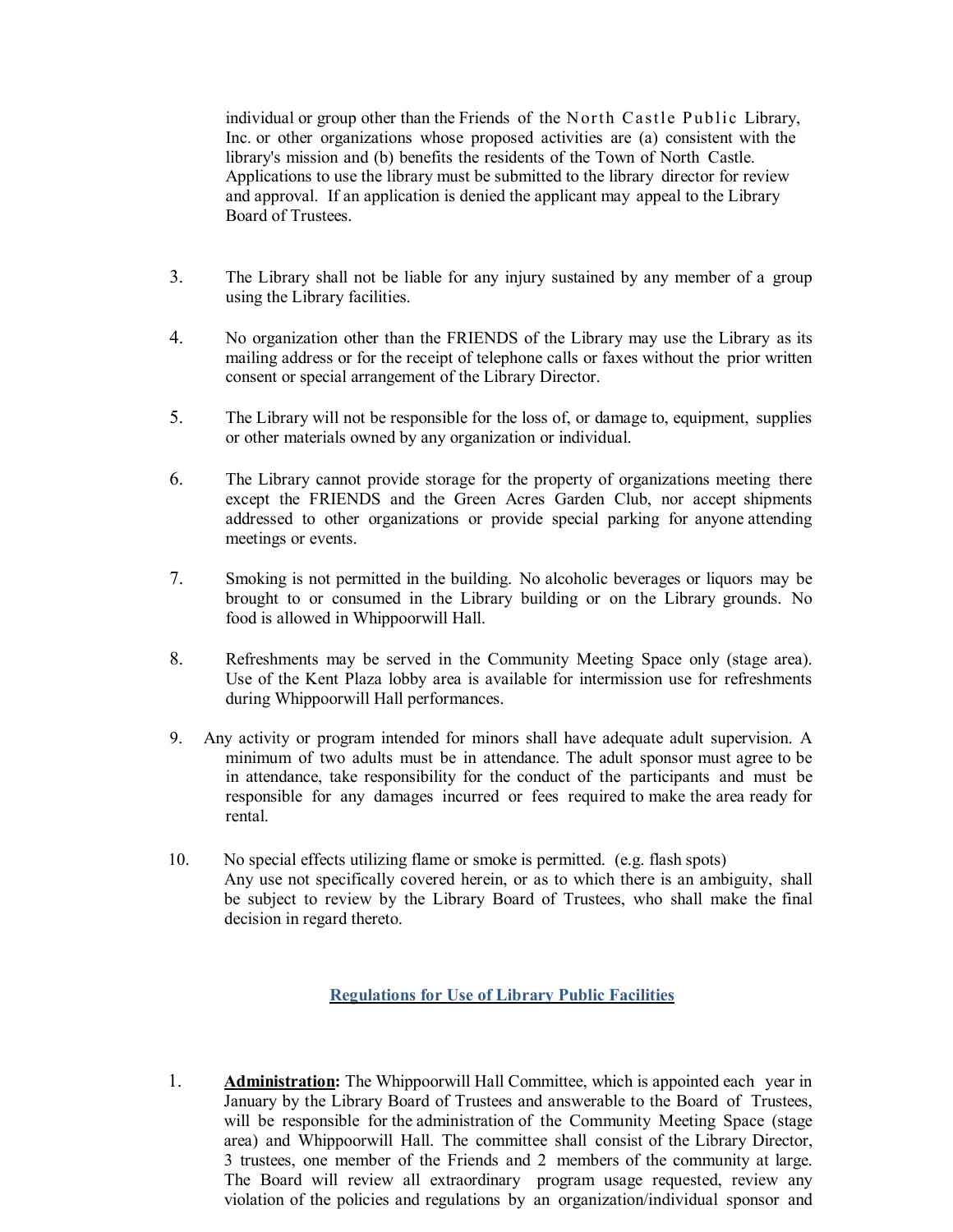make available lists of approved technicians and opening/closing supervisors for after hours usage to applicants.

2. **Application, Reservations and Fees:** An application must be made in writing on the official application form and be submitted along with the certificate of insurance to the Library Director. An application cannot proceed without an applicable certificate of insurance. The term "sponsor" refers to the person signing the application as officially representing the organization or group requesting use of the facilities and does not refer to any member of the Library staff, Library volunteers or employees.

Facilities may not be reserved over the phone. Reservations must be cancelled at least 30 days in advance for full refund of fees, 14 days for a half refund and less than 14 days all fees are forfeited. Reservations are **not** transferable. If the Library closes during an emergency, such as a storm, all scheduled activities are automatically cancelled and fees refunded or activities re-scheduled.

Fees for the use of facilities are indicated on the application form and must be paid in full within 5 days after confirmation of reservation. All organizations must pay established fees for usage of the Hall: Pre-School Association, Friends of the North Castle Public Library and Green Acres Garden Club receive 12 annual uses at no charge. The Community Meeting Space and Whippoorwill Hall cannot be rented by two different groups simultaneously. Any organization using the Hall causing any other organization from having access will be charged both the day and evening rate. Use of public facilities beyond the normal closing hours requires the sponsor to make special arrangements for an opening/closing supervisor with the Director of the Library. The opening/closing supervisor must be paid directly by the sponsor.

- 3. **Financial Responsibility:** Any person, group or organization sponsoring use of the facilities must assume financial responsibility for any damages to the facilities or the building incurred during its use and repairs will be paid for by them. A security deposit of \$500 must be issued to the Library covering any damage that may occur during use. A pre and post site visit must be conducted. It is the responsibility of users to arrange for a site-visit. The sponsor is held responsible for bodily injuries and medical expenses for any or all injured persons attending a function in its behalf. There is no insurance coverage afforded by the North Castle Library for the benefit of individual or organizations using any portion of its facilities.
- 4. **Restoration of Facilities:** The sponsor shall be responsible for restoring the facility to its original condition immediately upon completion of the activity for which it has been used. For the Community Meeting Room this means putting away or rearranging chairs, tables and other equipment; disposing of debris and otherwise making the facility ready for the next user. An applicant violating this rule may forfeit the right to any future use of this space and will be liable for any additional costs incurred by the Library in cleaning and restoring the facility which exceeds the rental fee. Users of Whippoorwill Hall are expected to dispose of any loose debris, ie. programs, put away folding chairs on front stage if used and leave the facility ready for the next user. Applicants are NOT permitted to ask Library employees to provide services involving public facilities during working hours.
- 5. **Kitchen Use:** Use of the kitchen is limited to the preparation of simple refreshments and non-alcoholic beverages. The library does not provide table cloths, paper plates, napkins, towels, utensils, etc. When such items are used, they must be disposed of in containers provided. Equipment must be cleaned and put away. Users must leave kitchen clean and orderly.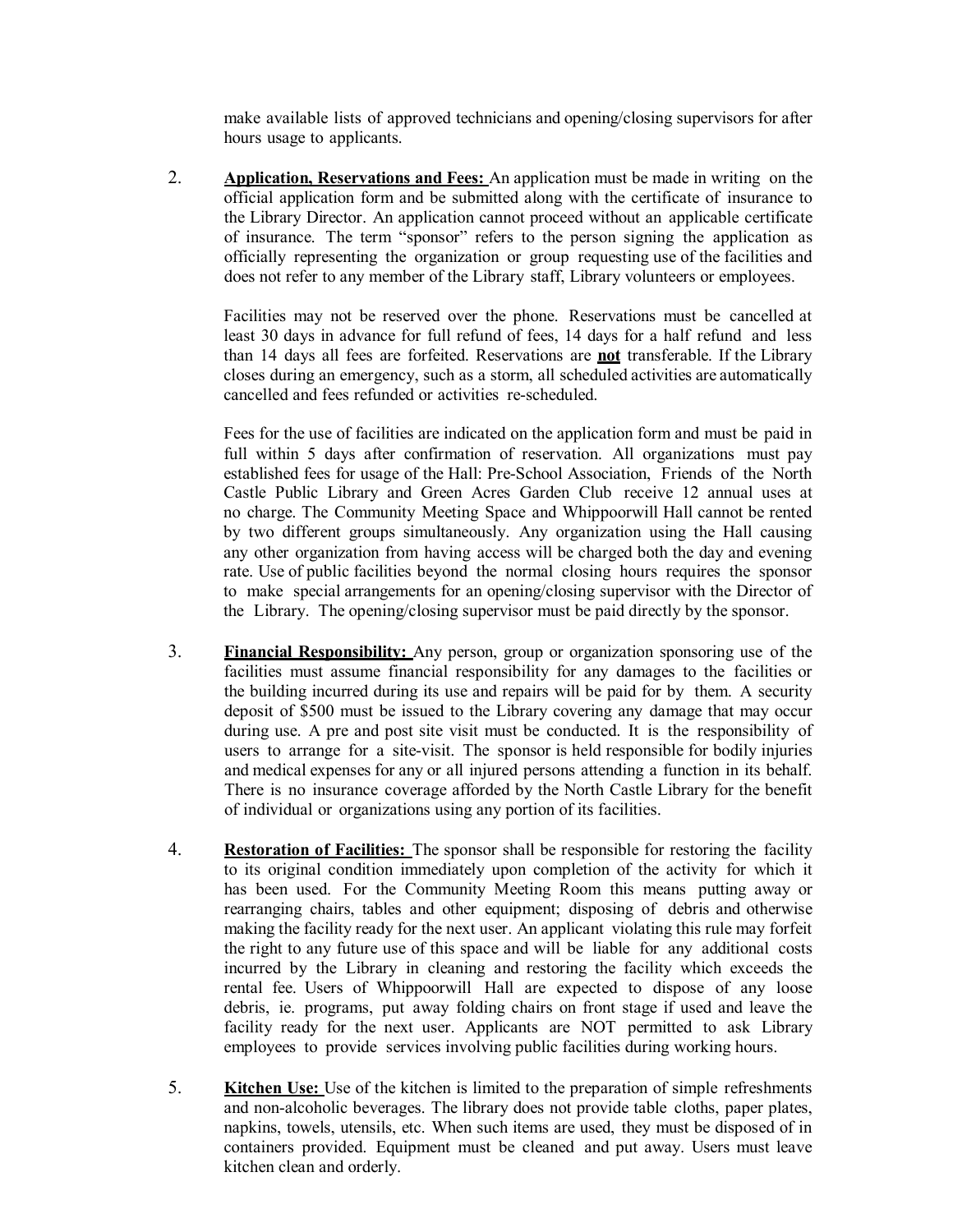6. **Use of the Library Projection Room:** If the Library's projection room equipment is used, the Library Director will supply a list of approved technicians for the sponsor to contact. The technician's fee must be paid by the sponsor directly to the technician prior to the function.

Any group that requires the use of the Library's Projection Room for more than five days within a two-week period and wishes to have one of its members operate the equipment in the Projection Room is required to demonstrate their competence to the library technician. The library technician will ascertain whether or not the individual chosen by the group is qualified to use the equipment in the Projection Room. All equipment will be tested by the library technician and a representative of the sponsor organization prior to and after the performance. The sponsor will be held responsible for any damage to the equipment. The library technician must be paid directly by the sponsor for the time spent with the sponsoring organization.

- 7. **Whippoorwill Hall Committee Approval:** is required for 1) anything to be sold, displayed or exhibited; 2) decorations and/or scenery; 3) moving the piano or furniture; 4) use of any films or equipment; 5) waiving of the need of technicians; 6) special scholarship fees and or 7) any mention of the Library as endorsing or sponsoring a function in publicity.
- 8. **Fire Regulations:** Occupancy of any particular space must be limited to the specific seating capacity or other legal requirements for fire code safety. **PRIOR TO THE START OF A PROGRAM THE PERSON IN CHARGE IS TO MAKE AN ANNOUNCEMENT STATING THE LOCATION OF THE FOUR EXITS AND INDICATING THE LOCATION OF SAME.**
- 9. **Publicity:** The library may be identified as the location of programs, meetings and events in any organizational publicity. Publicity for events held at the Library must note that they are open to the public. A copy of all publicity items must be submitted to the Library.

The staff or the library is not responsible for providing information about any upcoming events with the exception of those sponsored by the Friends of the Library or the Green Acres Garden Club. A telephone number other than the library's should be included in all publicity materials. The person, group or organization sponsoring the program is responsible for providing its audience and participants with directions to the library.

> Adopted 11/9/98 Revised 4/01 Revised 11/11/02 Revised 9/13/04 Revised 10/9/06 Revised 4/17/17